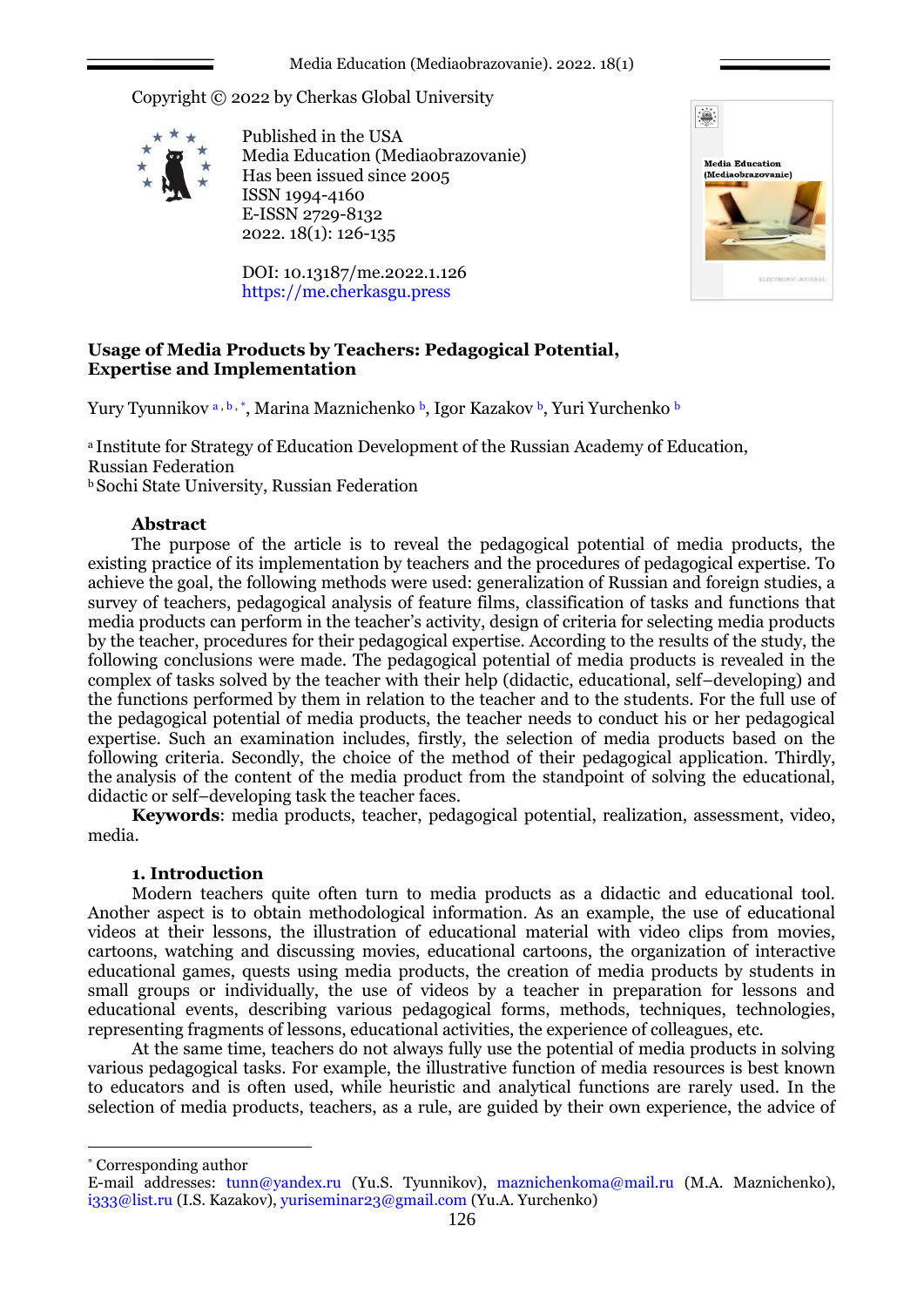colleagues, the list of Internet sources. Such application has a high risk of destructive influence on the effectiveness of pedagogical activity and professional development of the teacher. For example, the fascination with methodological videos can reduce the teacher's interest in reading scientific pedagogical and psychological literature, simplify or distort the understanding of pedagogical reality. The constant use of animation and entertainment videos during lessons enhances the clip – like thinking of modern children, reduces their ability to dive deeply into the study of any question or problem, the ability to comprehend meaning, contributes to the refusal to perform tasks without an element of entertainment that requires strong-willed efforts. A number of modern films give ready–made answers to the problems, do not leave opportunities for reflection and formation of your own position, have a manipulative effect, impose certain values and behavioral models, which complicates the development of critical thinking, the formation of students' worldview.

In this regard, it is relevant to clarify the pedagogical potential of media products and the conditions for its full implementation by the teacher.

The prerequisite for such clarification is our completed research. The educational potential of cinematography is most fully revealed in pedagogical research (Baranov, Penzin, 2005; Penzin, 1987; Zhmyrova, Monastyrsky, 2012). In Soviet pedagogy in the 20–30 years of the twentieth century, such a direction as film pedagogy was formed and continues to develop (Kolokolnikova, 2021; Kondaurova, Zhubanova, 2021). Within the framework of this direction, various pedagogical forms, methods, technologies of using media products in education are being developed: visualization of educational information with the help of comics (Koleva, 2020), technology of video cases (Plotnikova, 2019), school film club (Dorofeeva, 2021), film meetings (Kislyakov et al., 2021), film game (Krasnikova, Karachevtceva, 2019), film therapy (Bystritsky, 2007), artistic method (Sitnikova, 2020), the festival of educational cinema as a way of broadcasting pedagogical experience (Shcherbakov et al., 2021). In the studies carried out, separate directions of the teacher's use of media products for solving didactic, educational tasks are identified (Baranov, Penzin, 2005; Dorofeeva, 2021; Kondaurova, Zhubanova, 2021; Konkina et al., 2021), tasks related to improving pedagogical skills (Kislyakov et al., 2021; Sitnikova, 2020), the issues of teacher selection of media products, constructive and destructive (in particular, manipulative) influence of media products on students (Fedorov, Levitskaya, 2021) are touched upon. However, a holistic view of the pedagogical potential of media products and the conditions for its productive implementation by a teacher has not developed in pedagogy at present.

The purpose of this article is to reveal the pedagogical potential of media products, the existing practice of its implementation by teachers and the conditions for productive implementation.

#### **2. Materials and methods**

To achieve this goal, we applied the following methods:

– generalization of domestic and foreign studies on the pedagogical potential of media products;

– a survey of teachers on certain areas of use of media products;

– pedagogical analysis of the content of feature films, their possibilities in solving actual pedagogical tasks;

– classification of goals, objectives and functions of media products in relation to the teacher and students;

– designing procedures for the teacher to examine the pedagogical potential of media products.

#### **3. Discussion**

Summarizing the available research we can conclude that the pedagogical potential of media products lies in the possibility of a teacher solving three groups of tasks with their help: educational; didactic; self–developing (related to professional and personal formation, development, adaptation, improvement of pedagogical skills).

The capacity of media products, in particular, cinematography as a means of education have been known for a long time and were actively used, in particular, in Soviet pedagogy (Penzin, 1987). Within the framework of film pedagogy, patterns are revealed, forms and methods of educating children and youth with screen arts are developed (Scolari et al., 2020). Film pedagogy served as the basis for the development of new research areas – media education (Fedorov,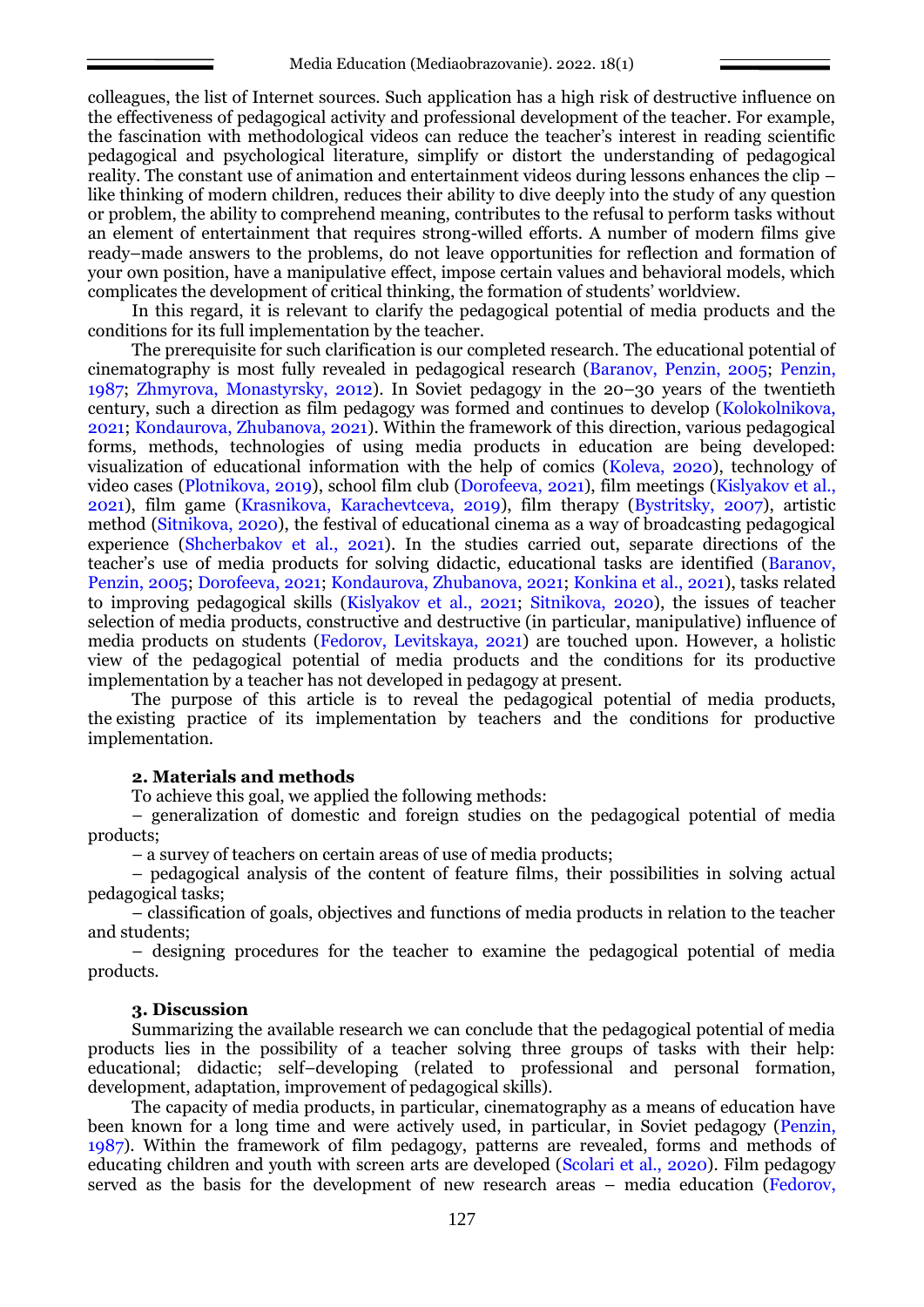Levitskaya, 2019; Kolokolnikova, 2021; Kondrashova, 2014; Maksimova, 2006), media upbringing (Maksimova, 2007), digital didactics (Blinov et al., 2021; Boelens et al., 2017; Mizanbekov et al., 2019). Scientific research has revealed the capacities of cinema art in aesthetic education (Penzin, 1987), in the formation of spiritual and moral values in children and youth (Zheltova, 2021), in the development of tolerance (Zhmyrova, Monastyrsky, 2012). Cinema also plays a significant role in the educational policy of modern Russia. In particular, in paragraph 5 of the List of Instructions of the President of the Russian Federation following the meeting of the Council for Culture and Art of October 27, 2020, the Ministry of Education of the Russian Federation is instructed to "jointly with the Ministry of Culture to consider the issue of studying the heritage of Russian cinema in the framework of the implementation of basic general education programs" (tass.ru/obschestvo/10542505). Currently, the range of media products has expanded significantly and is not limited to films. The issue of media education is viewed at a broader angle to assist the formation of media literacy and screen culture of students (Hämäläinen et al., 2017). If in Soviet Russia the content of films was controlled by the state. The orders to create educational cinema and animation was purposefully set from above. At present a wave of media products of various genres and type of content hits children. Media content may often have an anti–educational effect, showing examples of aggression, cruelty, cynicism. In such conditions, it is important for a teacher not only to recommend his or her students the high–culture media products for viewing, but also to organize joint discussions of films and videos popular among young people. An effective form of work can be a school film club (media club). To achieve an educational effect, it is important to work with each student's personal understanding of the film, with personal meanings extracted after watching it.

The didactic capacity of media products consists of, first of all, the visualization of educational information (DeWaard, 2020; Pettersson, 2018). In addition, they give the teacher the opportunity to use the didactic achievements of colleagues at the lessons (video tutorials, open online courses, videos with a presentation of author's techniques). They can serve as a source material for students to perform various exercises, tasks, projects. In the case of correct selection media products by the teacher (orientated to the zone of the closest development of students, matching the level of difficulty to the student's capabilities, research and (or) creative orientation) and the use of its diverse functions (illustrative, motivational, heuristic, analytical, axiological and others), media products can act as a means to develop thinking (Bermejo-Berros, 2021), creative abilities of students, increase educational motivation (Gülbahar et al., 2017). The involvement of schoolchildren in the joint creation of didactic media products with the teacher has a high potential: educational films, videos, animations, video cases, games (Jafarova, Mikhailova, 2017).

Media products have high capabilities in solving the tasks of professional formation, professional and personal growth of a teacher, and improving pedagogical skills (Vuojärvi et al., 2021). The role of cinema art in the formation of a teacher's ideological position, the general culture of his personality, building his or her positive attitude to the teaching profession (Sitnikova, 2020), communicative skills (Kolokolnikova, Mosintsev, 2021), improving psychological competence (Bystritsky, 2007), preparing them to work in inclusive classrooms (Ertanova, Mikhailova, 2011), forming professional competencies in the development of advanced training programs, horizontal training and exchange of pedagogical experience (Kislyakov et al., 2021), popularizing the scientific psychological and pedagogical knowledge among teachers (Ilyasov, Selivanova, 2018).

Each of the three above–mentioned groups is specified in a set of tasks:

*Didactic tasks:*

– visualization of educational material, illustration of theoretical knowledge with bright, memorable images;

– increasing the educational motivation of students, interest in the material being studied;

– development of thinking, creative abilities of students through the implementation of educational tasks, research cases and involvement of students in the creation of media products.

*Educational tasks:*

– development of the emotional sphere, the ability to experience diverse emotions and feelings;

– development of a sense of beauty, the ability to understand art;

– spiritual and moral education, the development of tolerance, the ability to empathize;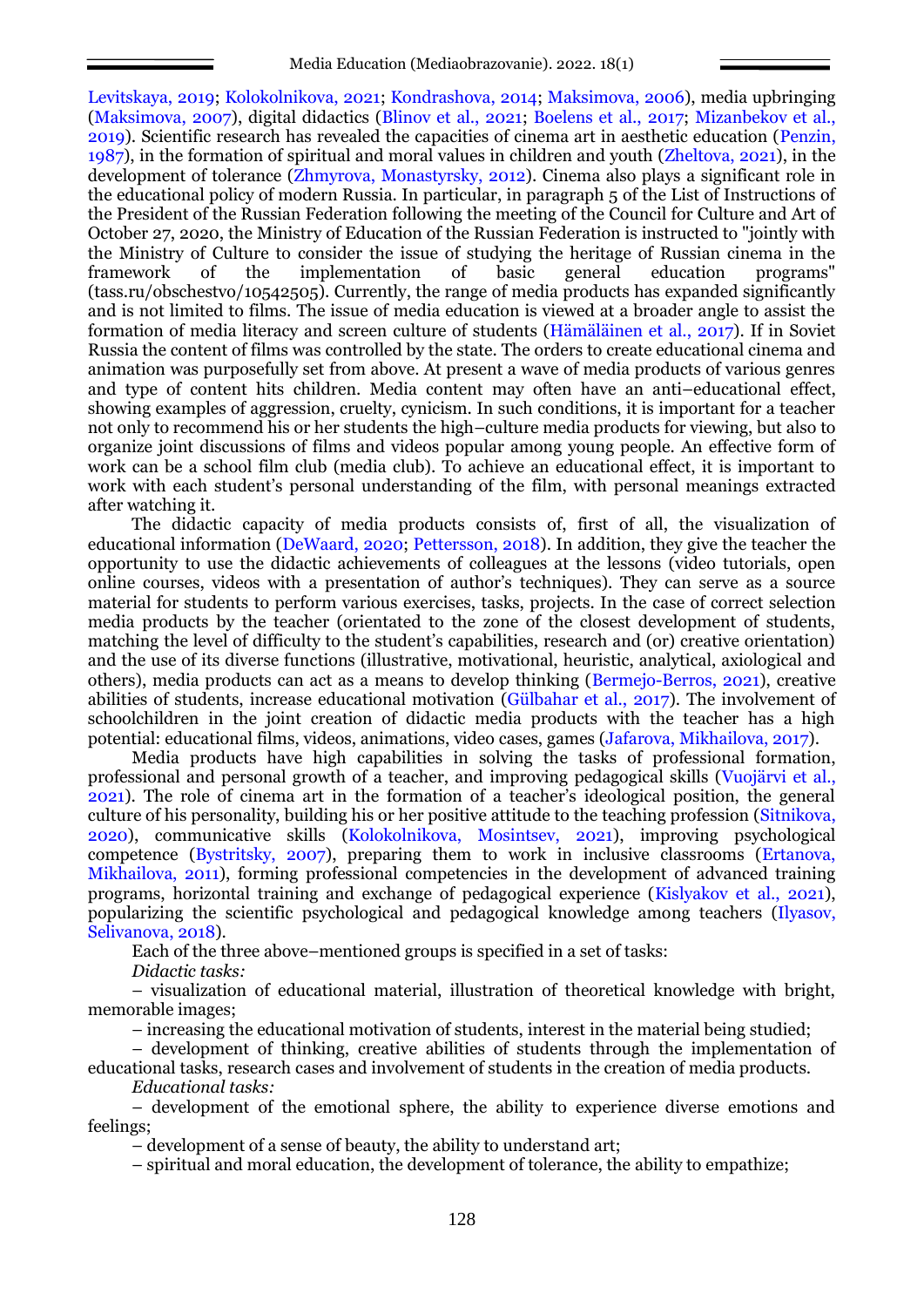– assimilation by students of social and moral norms and values, behavioral models based on them on the example of the heroes of films and videos.

*Self–developing tasks:*

– mastering the values and lifestyle of the teacher by the educator;

– adaptation of a novice teacher to the teaching profession; whereas a mature teacher to changes in social and pedagogical reality, the social status of a teacher;

- overcoming professional difficulties;
- improving the general, pedagogical, inclusive culture;
- improving psychological competence;
- analysis of one's own actions through comparison with the heroes of films;

– sharing the pedagogical experience of colleagues.

For the full realization of the pedagogical potential of media products, it is important that the teacher uses diverse functions of media products in solving these tasks, which it can perform both in relation to students and the teacher himself or herself. In scientific research, certain functions of cinema art in education are revealed: illustrative (Arora et al., 2021; Konkina, Shavrygina, 2017), axiological (Zheltova, 2021), therapeutic (Bystritsky, 2007), including prevention of emotional burnout of teachers (Timoshenko, 2021), rehabilitation and correctional (Karpova et al., 2011), energy (Prikot, 2021), entertainment (Kondaurova, Zhubanova, 2021). A. S. Robotova designates hermeneutical and heuristic functions, noting that in an artistic and figurative reflection, pedagogical ideas appear to the teacher as developing and updating, help acquire new meanings, attaining a non–dogmatic character (Robotova, 2008). We have generalized and supplemented these functions, systematized them with respect to the teacher and students (Table 1).

| Functions of   | <b>Function Details</b>                |                                      |
|----------------|----------------------------------------|--------------------------------------|
| media products | <b>Teachers</b>                        | <b>Students</b>                      |
| Illustrative   | Illustration of scientific pedagogical | Illustration of educational          |
|                | and psychological knowledge in         | information in vivid, memorable      |
|                | vivid, memorable images                | images, visualization of content     |
| Motivational   | Increase in professional motivation    | Increase in educational motivation   |
|                | by presenting positive results of the  | by including elements of             |
|                | activities of teachers – heroes of     | entertainment, referring to familiar |
|                | films, videos                          | media products                       |
| Axiological    | Affirmation of humanistic values of    | Formation of an emotional and value  |
|                | pedagogical activity.                  | attitude to educational information  |
|                | Formation of a value attitude to       |                                      |
|                | pedagogical activity.                  |                                      |
| Hermeneutical  | Detection of personal meanings of      | Extraction of personal meanings of   |
|                | pedagogical activity.                  | educational information.             |
|                | Understanding of pedagogical           | Understanding the cultural           |
|                | phenomena and facts, motives of        | meanings of educational              |
|                | students' behavior.                    | information.                         |
|                | Extraction of personal meanings of     | Mastering the skills of cultural     |
|                | scientific pedagogical and             | interpretation of educational text   |
|                | psychological knowledge.               |                                      |
| Therapeutic    | Prevention of emotional burnout        | Overcoming psychological problems    |
|                |                                        | that reduce educational motivation   |
| Correctional   | Prevention, detection and correction   | Psychological and pedagogical        |
|                | of pedagogical errors,                 | correction of students' personality  |
|                | misconceptions, correction of          |                                      |
|                | individual style of pedagogical        |                                      |
|                | activity, pedagogical interaction,     |                                      |
|                | pedagogical communication with         |                                      |
|                | students                               |                                      |
| Adaptation     | Professional adaptation to             | Adaptation to new conditions of      |
|                | pedagogical activity.                  | educational activity.                |

**Table 1.** Functions of media products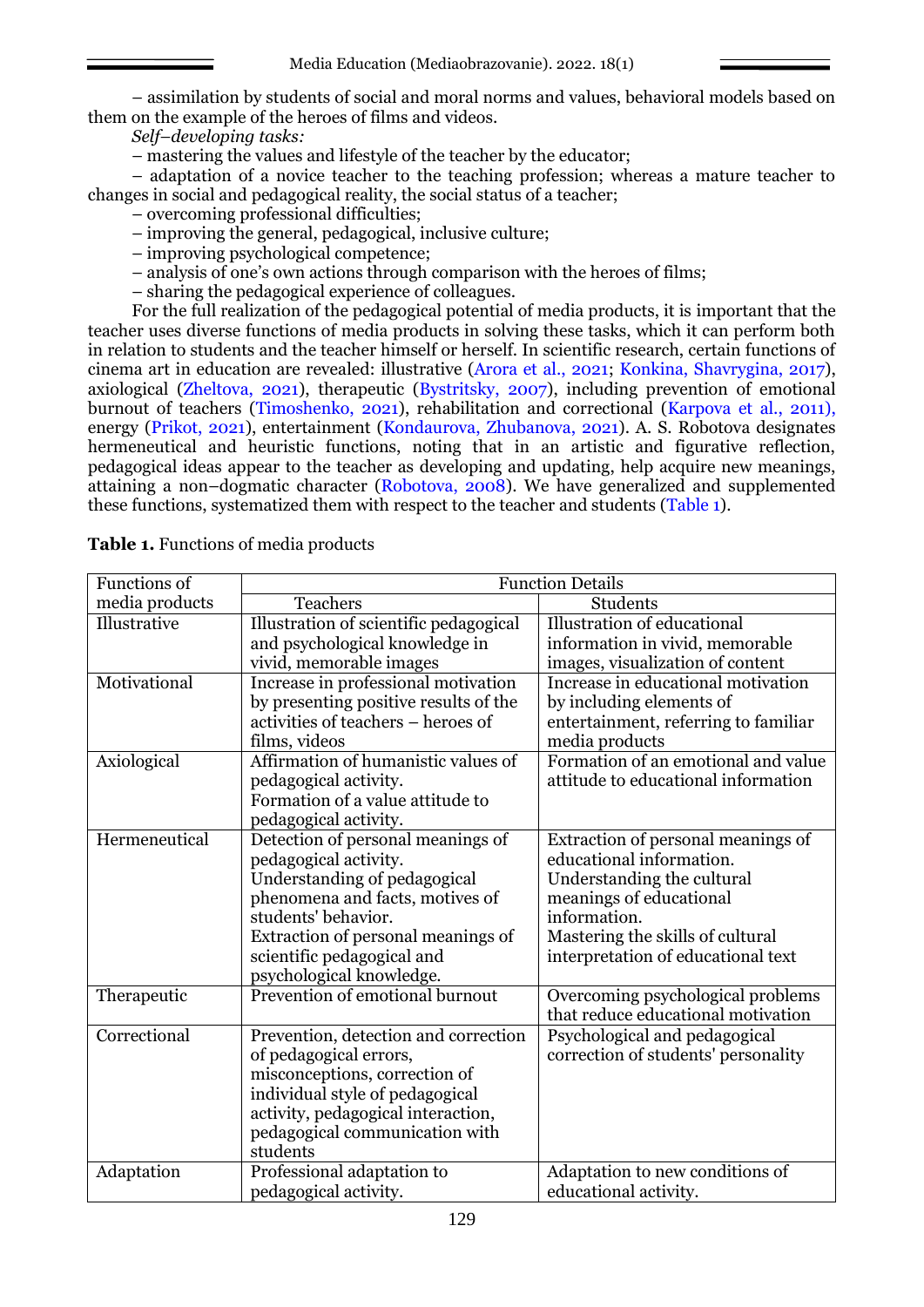|           | Adaptation to new conditions of<br>pedagogical activity. | Adaptation to learning difficulties.                                             |
|-----------|----------------------------------------------------------|----------------------------------------------------------------------------------|
| Heuristic | Finding new ways and means of<br>pedagogical influence   | Extraction of new meanings from<br>educational information, educational<br>texts |
| Energy    | Energy transformation of the<br>teacher's consciousness  | Energy transformation of students'<br>consciousness                              |

## **4. Results**

To identify the pedagogical potential of media products, we conducted a pedagogical analysis of the content of domestic and foreign films used at school.

The analysis showed that many films feature images of teachers: both positive (Nestor Petrovich in the film *Big School–Break*, who managed to cope with a "difficult" group by humanistic methods, Brad in the film *Front of the Class*, who managed to become a master teacher despite Tourette's syndrome, Ron Clark in the film *The Story of Ron Clark*, who managed to turn a "difficult" lagging class into a successful one, into a leader in passing the final test), and negative (Dr. Bykov (TV series *Interns*) – the image of a sadistic teacher; the former racketeer Thomas (the TV series *Physical Education Teacher*) is a random person who got a job as a physical education teacher for a bribe; the director of a prestigious American school Frank (the film *Bad Education*) is a plunderer of school funds. There are also ambiguous characters that encourage reflection: Elena Sergeevna in the film *Dear Elena Sergeevna*, Alla Nikolaevna in the film *Schoolmarm* and others.

A wide range of films help the teacher to better understand the characteristics of a particular child and find an individual style to interact with him/her. For example, students with dyslexia and the ways to interact with them are presented in the films *Night School*, *Taare Zameen Par*. Features of the behavior of children with autism spectrum disorders are illustrated in such films as *Rain Man*, *My Name Is Khan*, *Adam*, *Temple Grandin*, *Nell*, *House of Cards*, *Life, Animated*, *Infinitely Polar Bear*. The features of gifted and talented children are shown in the films *Gifted*, *A Beautiful Mind*, *The Jester*, *When I Will Become a Giant*, *Certificate of Maturity*, *Schedule for the Day After Tomorrow*, *Little Man Tate*, *Vitus*, *Searching for Bobby Fischer*, *The Queen's Gambit*, *Taare Zameen Par*, *Billy Elliot*, *Akeelah and the Bee*, *The Young and Prodigious T.S. Spivet*.

A number of films vividly highlight current problems that need to be prevented or solved by the teacher. For example, the problems of the influence of the market economy on education are humorously presented in the short film *Alternative Math*. The problem of bullying, bullying of a student by peers was first shown in the film *Scarecrow*.

Many films problematize pedagogical reality, bringing the teacher into a dialogue with the film director, encouraging the value–based understanding of the film, encouraging acceptance of humanistic ideals and values of education. So, the film *Gifted* (2007, M. Webb) prompts you to think: what is more important in the education of a gifted child – communication with peers and a full–fledged childhood or the exploitation of giftedness and the pursuit of success? The plot of the film speaks in favor of the first – humanistic value.

Individual films perform a heuristic function, helping the teacher to find and apply new methods of establishing discipline in "difficult" student groups. Thus, the heroes of the film *Freedom Writers* are high school students from the criminal district of Los Angeles, most of whom have deviant behaviors and do not want to study. The main character of the film, a young teacher Miss Gruwell, manages to "awaken" and show the audience the good in these students – the desire for a decent future, for knowledge, for further education. The film *Les Choristes* shows that the "action – reaction" technique, promoted by the director of a boarding school for "difficult" teenagers, does not work, while involving the same teenagers in an interesting joint business (in this case, singing, which music teacher, Clement Mathieu, loves) is effective and allows a talented student Pierre Morange to enter the conservatory.

A wide range of films can contribute to the formation of an inclusive culture among teachers: *Corrections Class* (2014, I.I. Tverdovsky,), *Wonder* (2017, S. Chboski,), *Taare Zameen Par* (2007, Aamir Khan), *Gifted* (2017, M. Webb,), *Night School* (2018, Malcolm D. Lee), *Freedom Writers* (2007, Richard La Gravenes), *Moonrise Kingdom* (2012, W. Anderson), *Front of the Class* (2008, Peter Werner), *Les Choristes* (2004, K. Barratier). Thus, the positive image of a wheelchair student Lena Chekhova is presented in the film *Corrections Class*. After a long period of home schooling,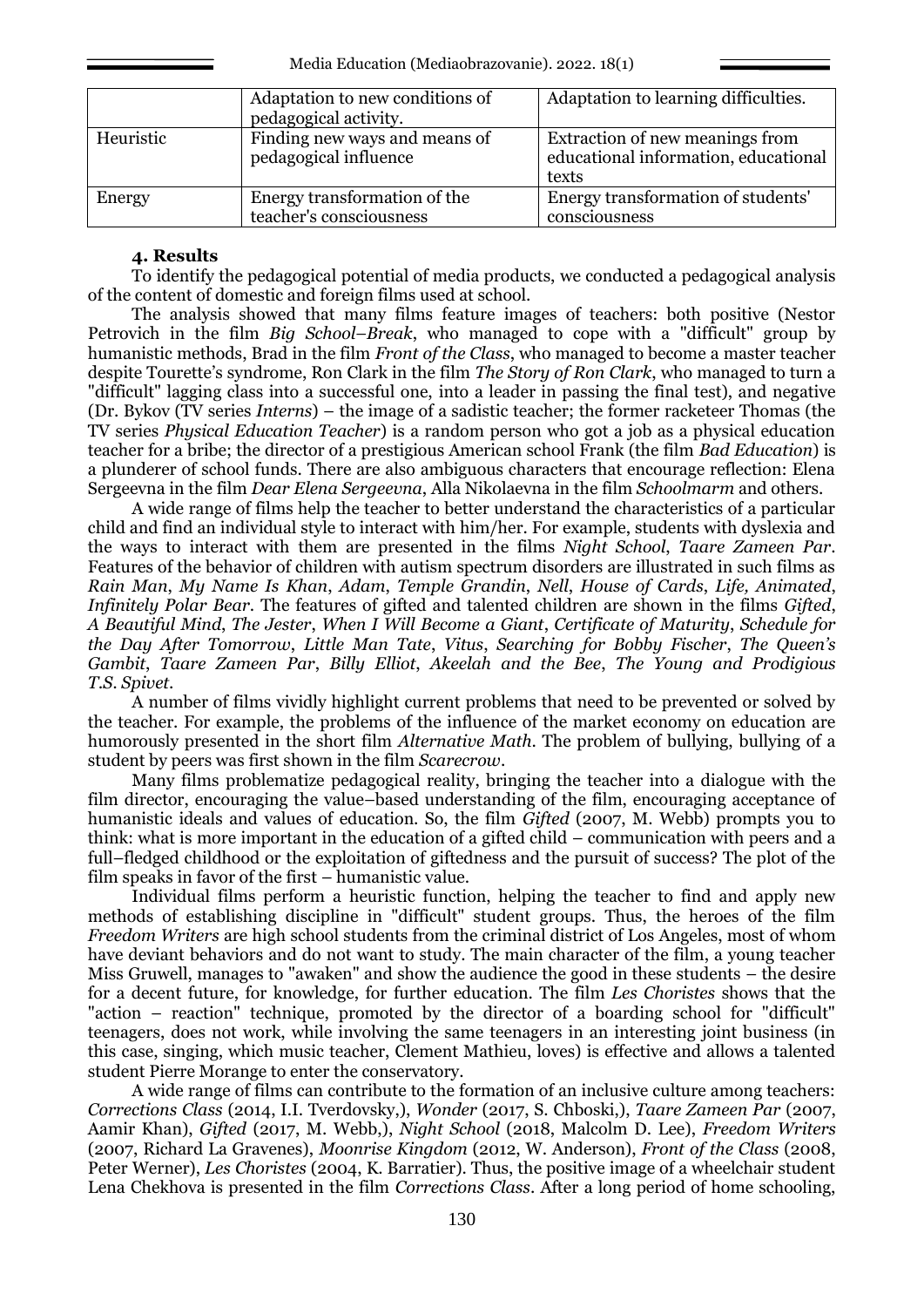the girl enrolls to a correctional class, whose students have become embittered, much as a result of incorrect strategies of their upbringing at school. Despite the lack of ramps and the boorish attitude of teachers and peers, Lena was not embittered. On the contrary, she helps her peers, finds her love.

Thus, the authors of a number of feature films address the problems of the modern school and the school of the past and offer not only new facts, situations and images, but also a typology of pedagogical phenomena reflecting a particular fragment of pedagogical reality in its variability, dialectic, conflict, which is their pedagogical potential.

To study how fully and effectively the pedagogical potential of media products is used by teachers, we conducted a survey. 41 teachers of the Gymnasium "Business School" of Sochi and secondary school No. 10 took part in the survey. Of those surveyed, 63 % are aged 25–45 years, 37 % are over 45 years old. 95 % of respondents are teachers with more than 10 years of experience, 5 % – with 5–10 years of experience. 48 % are classroom masters, 52 % are not. Among the respondents are teachers of a foreign language, primary school, Russian language and literature, social studies, mathematics and other subjects.

A survey of teachers showed that only a quarter of them actively use media products.

24 % of respondents noted: "Watching a feature film or reading an art book, I often discover a way of pedagogical actions (an idea), which I then apply in my pedagogical activity." 24 % of teachers often use films to facilitate students' understanding of educational material.

In working with gifted children, only 15.4 % of teachers turn to pedagogical understanding of literary works and films about gifted children. At the same time, teachers prefer Soviet films of the 1950s–80s. The most popular films are *Scarecrow* (76.9 % of respondents watched it), *Schedule for the Day After Tomorrow* (35.9 %), *Certificate of Maturity* (28.2 %), *When I Will Become a Giant* (25.6 %). At the same time, foreign films that raise topical issues of the teacher's work with gifted children, such as *Searching for Bobby Fischer* (USA, 1998), *Gifted* (USA, 2017), *Taare Zameen Par* (India, 2007), *The Young and Prodigious T.S. Spivet* (France, Australia, Canada, 2013); *Billy Elliot* (Great Britain, France, 2000), *Little Man Tate* (USA, 1991), *Vitus* (Switzerland, 2006), are unknown for most teachers.

For the full use of the pedagogical potential of media products, the teacher needs to carry out his\her pedagogical expertise. Such expertise includes, firstly, the selection of media products based on the following criteria:

– high cultural level – director's work, musical score, visuals, etc.;

– semantic saturation – the ability to extract a variety of personal meanings of the actions of the teacher and students, their problematization. For example, in the film *Gifted* the problem is posed: "what is more correct for a teacher to work with a gifted child: to listen to his heart or to preserve their reputation?", "which education is more useful for a gifted child – inclusive or exclusive (in a special school)?", etc.;

– developmental orientation – focus on the zone of the closest development of students, on the personal and professional growth of the teacher;

– affirmation of humanistic norms and values in building relationships between teachers and students;

– adequacy of solved pedagogical tasks (didactic, educational, self–developing).

Secondly, the teacher's examination of the pedagogical potential of media products includes the choice of the method of their pedagogical application:

– The use of a media product as an additional means of implementing traditional pedagogical practice. For example, illustration of educational material on history with excerpts from historical films (Marcus et al., 2018). This model is most often implemented in solving didactic problems. The most common practice is when a training video, multimedia presentation illustrate the content of a traditional lesson.

– The use of media products as a new pedagogical practice. For example, instead of traditional experience in chemistry or physics, students with the help of a corresponding media product participate in conducting virtual experiments.

– Creation by students under the guidance (with the participation) of a teacher of their own media product, which is then used in the educational process, begins to perform teaching or educating functions. This can be an educational video, your own short film, an advertising video (social advertising), your own video tour, etc.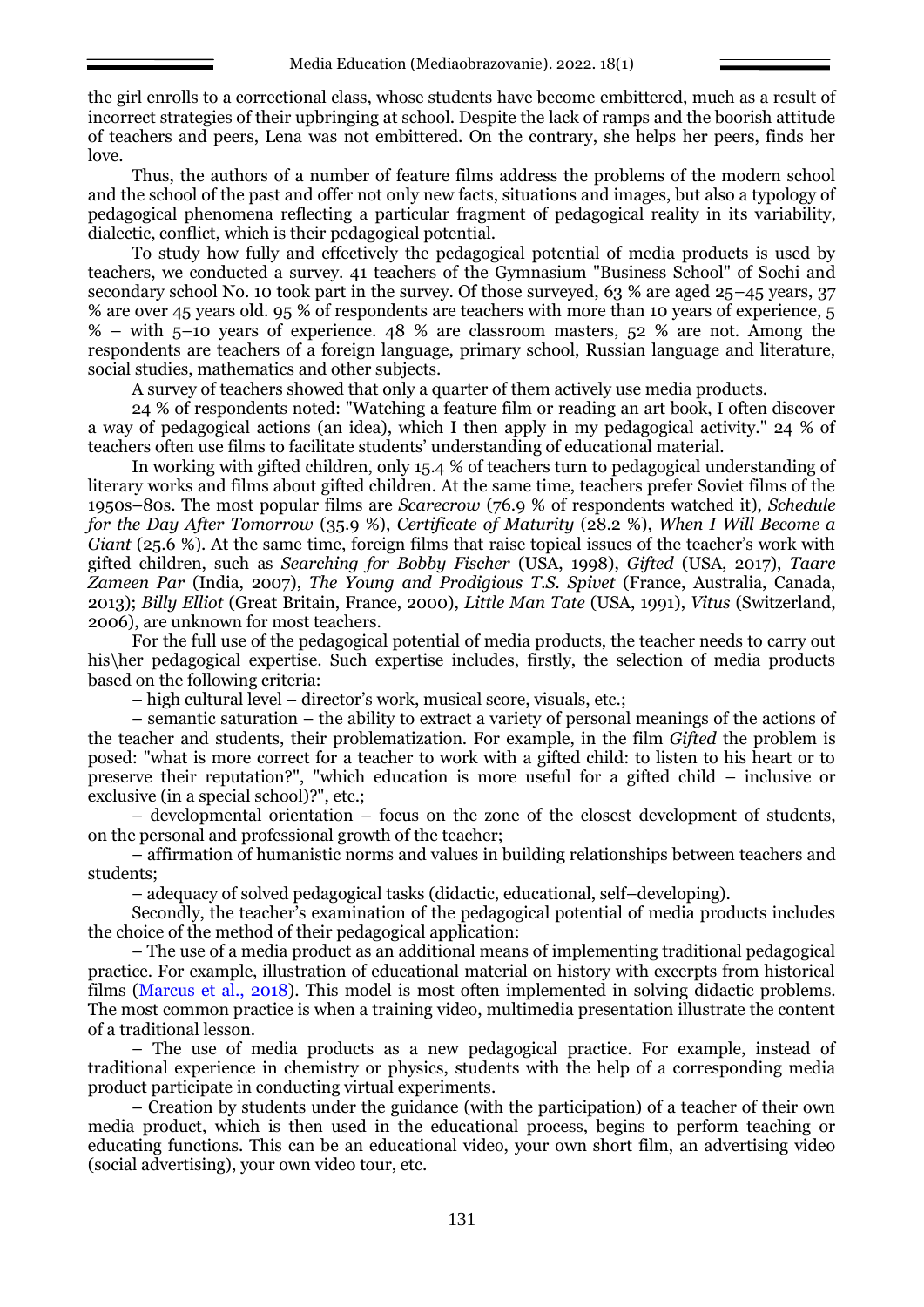Thirdly, the examination of the pedagogical potential of a media product includes an analysis of its content from the standpoint of solving the educational, didactic or self–developing task facing the teacher. Questions for such an analysis are compiled taking into account a specific professional or pedagogical situation:

*Situations of mastering the values and lifestyle of a teacher:*

– to determine what values are realized in their actions by teachers – characters of the film? What lifestyle do they follow? Would it be correct to say that the teaching profession has become their way of life? If so, how does it affect relationships with others, other non–professional spheres of life?

– correlate the values of the film's characters with normative pedagogical, legal, and moral values;

– compare with your own values and lifestyle;

– decide whether it is necessary to change something in your lifestyle, attitude to teaching.

*Situations of adaptation to changes in social and pedagogical reality:*

– determine what changes in the social and pedagogical situation, modern teachers and students are reflected in the film?

– did the teacher – character of the film manage to adapt to such changes? How did he/she do it?

– if the teacher failed, how did it affect the quality of his/her work, communication with children, psychological health?

– to assess to what extent do I accept the changes reflected in the film? If I don't accept it, then why?

– outline an action plan to accept the changes that have occurred, adapt to them.

*Situations of making a professional choice:*

– to find a film in which the character makes a choice that is currently exciting for the teacher (the choice of an individual style of pedagogical activity, a strategy for interacting with a "difficult" student, one or another pedagogical means);

– to determine the motives and criteria of the pedagogical choice made by the characters of the film;

– to determine what values the teacher relied on when making such a choice?

– evaluate the choice of the character of the film from the standpoint of his/her values, your own values;

– make your own choice.

*Situations of uncertainty of targets and (or) means of pedagogical activity:*

– describe a new pedagogical tool used by the teacher – character of the film;

– assess whether this remedy has worked? Why?

– determine whether this tool is based on any scientific ideas, pedagogical or psychological theories?

– answer the question: will I be able to use this tool in my work with students?

*Situations of assessing the pedagogical expediency of certain actions:*

– to determine the pedagogical purpose of the actions of the teacher – character of the film;

– evaluate the pedagogical productivity of actions (have there been any positive changes in the students, what did they express themselves in?);

– evaluate the actions of the teacher – character of the film from moral (human) and pedagogical positions. Do the assessments overlap?

– to determine whether the pedagogical actions performed by the character of the film were pedagogically expedient?

– to answer the question: would I behave in the same way?

## **5. Conclusion**

The analysis of the existing practice of using media products by teachers has shown that a small part of teachers (about a quarter) use their pedagogical potential. At the same time, full range of possible functions of media products is not implemented.

The analysis of pedagogical theory and educational practice made it possible to determine the conditions for the teacher to fully realize the pedagogical potential of media products:

– the implementation of three groups of tasks with the help of media products: didactic, educational, self–developing;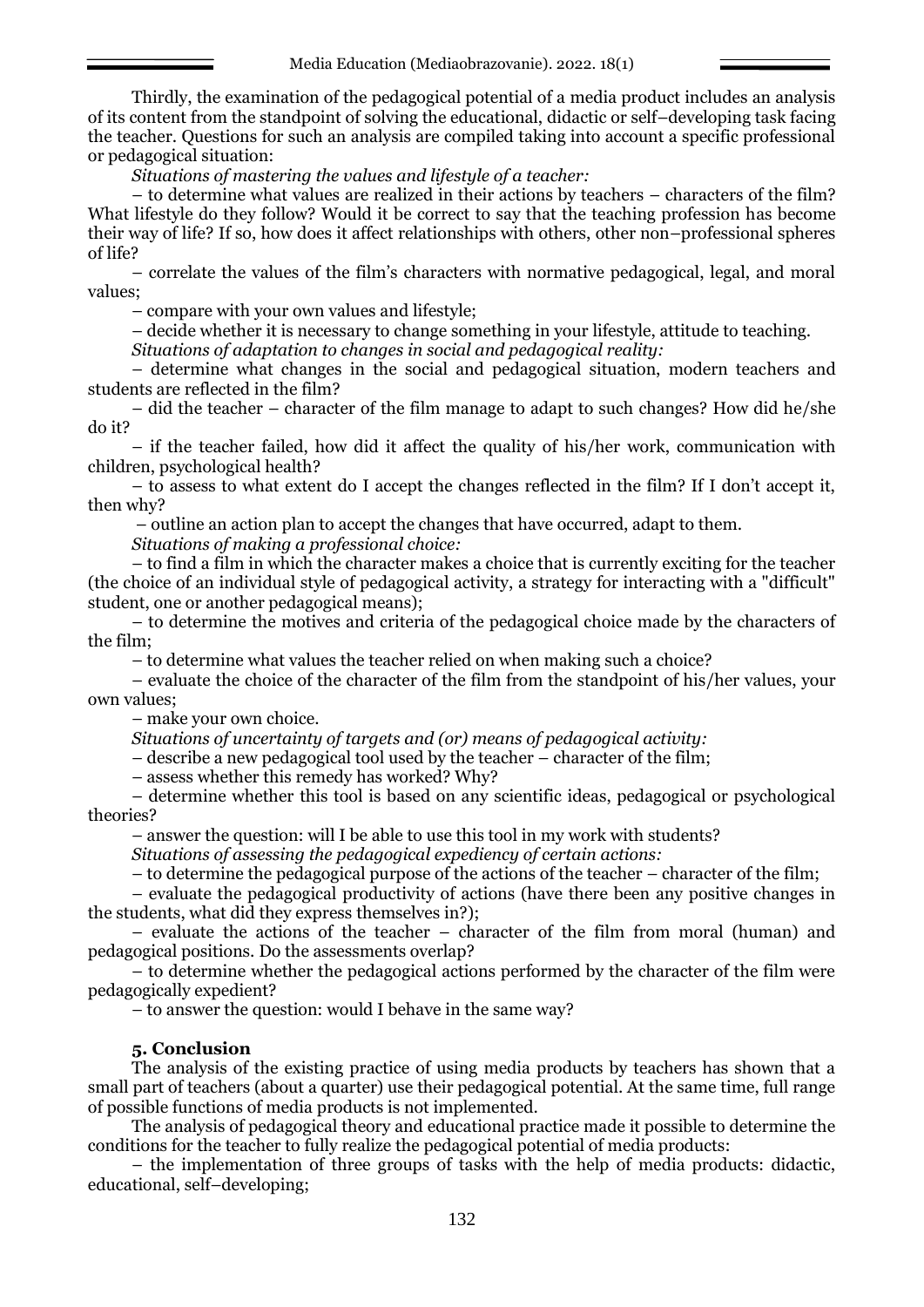– realization of diverse functions of media products: illustrative, motivational, axiological, hermeneutic, analytical, therapeutic, energetic, correctional, adaptive, heuristic;

– selection of media products based on the following criteria: high cultural level, semantic saturation, developmental orientation, affirmation of humanistic norms and values, adequacy of solved pedagogical tasks;

– the use of various ways of using media products: as an additional means of implementing traditional pedagogical practice, as a new pedagogical practice, as the creation and use of a joint media product with students in the educational process;

– analysis of the content of media products from the standpoint of their capabilities in solving the tasks facing the teacher and compliance with scientific and pedagogical theories.

### **References**

Arora et al., 2021 – *Arora, Y., Llaneras, N., Arora, N., Carillo, R.* (2021). Social Media in Physician Education. *Cureus.* 13(10): e19081. DOI: 10.7759/cureus.19081

Baranov, Penzin, 2005 – *Baranov, O.A., Penzin, S.N.* (2005). Fil'm v vospitatel'noj rabote s molodezh'yu [Film in educational work with youth]. Tver [in Russian]

Bermejo-Berros, 2021 – *Bermejo-Berros, J.* (2021). The critical dialogical method in Educommunication to develop narrative thinking. *Comunicar*. 67: 111-121. DOI: https://doi.org/10.3916/C67-2021-09

Blinov et al., 2021 – *Blinov, V.I., Esenina, E.Yu., Sergeev, I.S.* (2021). Modeli smeshannogo obucheniya: organizacionno-didakticheskaya tipologiya [Models of blended learning: organizational and didactic typology]. *Higher education in Russia.* 5(30): 44-64 [in Russian].

Boelens et al., 2017 – *Boelens, R., De Wever, B., Voet, M.* (2017). Four key challenges to the design of blended learning: A systematic literature review. *Educational Research Review.* 22(1): 1-18. DOI: https://doi.org/10.1016/j.edurev.2017.06.001

Bystritsky, 2007 – *Bystritsky, O.A.* (2007). Terapiya kinoiskusstvom. Metody povysheniya psihologicheskoj kompetencii pedagogov [Film therapy. Methods of enhancing the psychological competence of teachers]. *School psychologist.* 3: 18-21 [in Russian]

DeWaard, 2020 – *DeWaard, H.J.* (2020). Book review: Media Education in Latin America. *Journal of Media Literacy Education.* 13(3): 163-165. https://doi.org/10.23860/JMLE-2021-13-3-18

Dorofeeva, 2021 *– Dorofeeva, N.V*. (2021). Elementy kinopedagogiki kak sredstvo obrazovatel'noj integracii na primere zanyatiya v shkol'nom kinoklube (fil'm Vladimira Grammatikova *Mio, moj Mio*) [Elements of film pedagogy as a means of educational integration on the example of a class in a school cinema club (Vladimir Grammatikov's film *Mio, Mio Mio*)]. *League of Intellectuals*. A collection of articles from the International Research Competition. Penza [in Russian].

Ertanova, Mikhailova, 2011 – *Ertanova, O.N., Mikhailova, N.N.* (2011). Fil'moteka kak resurs inklyuzivnogo obrazovaniya [Film Library as a resource for inclusive education]. *Inclusive education: methodology, practice, technology.* Moscow. [in Russian]

Ilyasov, Selivanova, 2018 – *Ilyasov, D.F., Selivanova, E.A.* (2018). Populyarizaciya nauchnyh psihologo-pedagogicheskih znanij sredi pedagogov obshcheobrazovatel'nyh organizacij s ispol'zovaniem metoda kinopedagogiki [Popularization of scientific psychological and pedagogical knowledge among teachers of general education organizations using cinema pedagogics method]. *Scientific support for staff development.* 2(35): 5-15 [in Russian]

Fedorov, Levitskaya, 2019 – *Fedorov, A., Levitskaya, A.* (2019). Synthetic media education model used in commonwealth of Independent States (CIS). *Media Education (Mediaobrazovanie),* 1: 30-36.

Fedorov, Levitskaya, 2021 – *Fedorov, A., Levitskaya, A.* (2021). Media manipulation and movies. *Media Education (Mediaobrazovanie).* 1: 64-69.

Gülbahar et al., 2017 – *Gülbahar, Y., Rapp, C., Kilis, S., Sitnikova, A.* (2017). Enriching higher education with social media: development and evaluation of a social media toolkit. *International Review of Research in Open and Distributed Learning.* 18(1): 23-39. DOI: https://doi.org/10.19173/irrodl.v18i1.2656

Hämäläinen et al., 2017 – *Hämäläinen, R., Kiili, C., Smith, B.E.* (2017). Orchestrating 21st century learning in higher education: A perspective on student voice. *British Journal of Educational Technology.* 48(5): 1106-1118. DOI: https://doi.org/10.1111/bjet.12533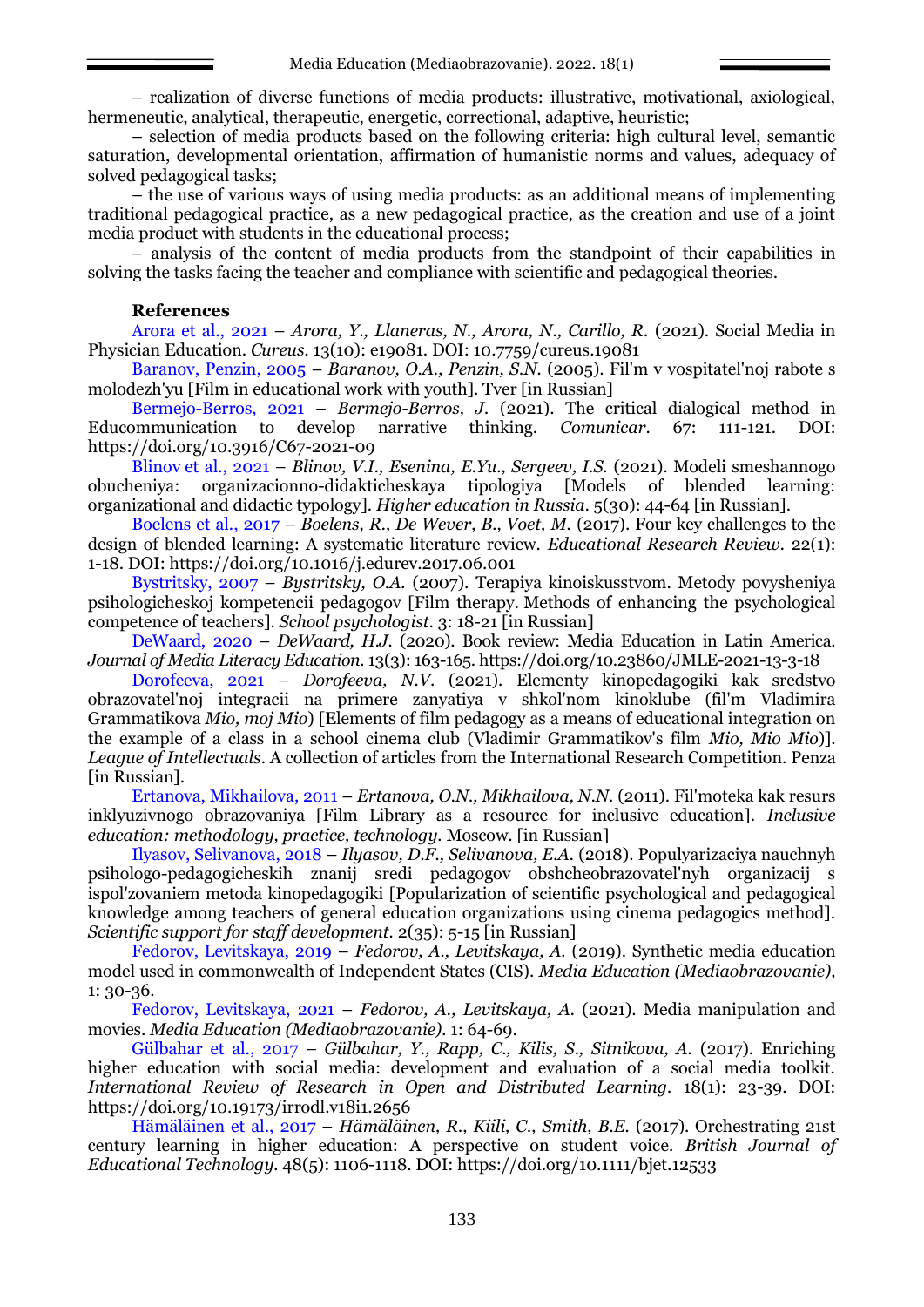Jafarova, Mikhailova, 2017 – *Jafarova, G.D., Mikhailova, D.S.* (2017). Ekspress-kurs "Kinostudiya v karmane" v obrazovatel'nom centre "Sirius" (g. Sochi). [Express course "Cinematography in the pocket" in the educational center "Sirius" (Sochi)]. Conference of students, postgraduate students and young scientists dedicated to the Year of Russian Cinema. Saint Petersburg [in Russian]

Karpova et al., 2011 – *Karpova, N.L., Danina, M.M., Kiselnikova, N.V., Shuvikov, A.I.* (2011). Kinoterapiya kak sredstvo psihologicheskoj reabilitacii i korrekcii [Cinema therapy as a means of psychological rehabilitation and correction]. *Bulletin of the Russian foundation for humanities.* 3(64): 121-130. [in Russian]

Kislyakov et al, 2021 – *Kislyakov, A.V., Shcherbakov, A.V., Zhurba, N.N., Zadorin, K.S*. (2021). Festival' obrazovatel'nogo kino kak resurs neformal'nogo povysheniya kvalifikacii pedagogov kak vospitatelej [Film meeting as a form of organizing problem-value communication between children and youth]. In: Shakurova M.V. (Ed.). *Educational priorities: historical and cultural search and contemporary practices*. Voronezh. [in Russian]

Koleva, 2020 – *Koleva, R.G.* (2020). Comics and film pedagogical strategies. *Scientific vector of the Balkans.* 1(7): 30-33. DOI: [10.34671/SCH.SVB.2020.0401.0007](https://doi.org/10.34671/SCH.SVB.2020.0401.0007)

Kolokolnikova, 2021 – *Kolokolnikova, Z.U.* (2021). Otechestvennaya kinopedagogika kak predtecha mediapedagogiki i osnova mediaobrazovaniya: stanovlenie v 20-30-e gg. ХХ v. [Russian film pedagogy as a forerunner of media pedagogy and the basis of media education: formation in the 20–30s of the XX century]. *Pedagogy.* 7(85): 97-104. [in Russian]

Kolokolnikova, Mosintsev, 2021 – *Kolokolnikova, Z.U., Mosintsev, D.D.* (2021). Formirovanie kommunikativnyh umenij u studentov pedvuza sredstvami kinopedagogiki [Formation of communicative skills in students of a pedagogical institute by means of film pedagogy]. *Man and language in communicative space.* 12(21): 122-127. [in Russian]

Kondaurova, Zhubanova, 2021 – *Kondaurova, I.K., Zhubanova, K.T.* (2021). Organization of leisure activities in mathematics for schoolchildren using the means of film pedagogy. *Humanitarni Balkanski Izsledvaniya.* 2(12): 15-18. DOI: 10.34671/SCH.HBR. 2021.0502.0003

Kondrashova, 2014 – *Kondrashova, A.S.* (2014). Media education in the early education system in english–speaking kindergartens. *Media Education (Mediaobrazovanie).* 4: 131-144.

Konkina, Shavrygina, 2017 – *Konkina, E.V., Shavrygina, O.S.* (2017). Ispol'zovanie uchebnogo fil'ma v podgotovke budushchego pedagoga na primere discipliny "Vvedenie v pedagogicheskuyu professiyu" [Using the educational film in the preparation of the future teacher in the example of discipline "Introduction to the teaching profession"]. *Problems of modern pedagogical education.* 10(55): 100-108. [in Russian]

Konkina et al., 2021 – *Konkina, E.V., Naumenko, N.M., Shavrygina, O.S.* (2021). Modelirovanie processa razvitiya tvorcheskogo potenciala podrostka sredstvami mediasredy [Modeling of adolescent creative potential development by means of media]. *Problems of modern pedagogical education.* 4(70): 183-187. [in Russian]

Krasnikova, Karachevtceva, 2019 – *Krasnikova, G.V., Karachevtceva, O.V.* (2019). Organizaciya raboty s hudozhestvennym tekstom s ispol'zovaniem innovacionnoj formy "kinoigra" [Organization of work with artistic text using an innovative form of "Movie game"]. *Pedagogical search.* 12: 17-21. [in Russian]

Maksimova, 2007 – *Maksimova, G.P.* (2007). Socioprofessional'nyj podhod k mediavospitatel'nomu processu v vysshej shkole [Socio–professional approach to the media upbringing process in higher education]. *Vestnik of Rostov State Economic University (RINH).* 2(24): 178-191. [in Russian]

Maksimova, 2006 – *Maksimova, G.P.* (2006). Tendencii i perspektivy razvitiya mediaobrazovaniya sredstvami integracii pedagogiki i iskusstva [Tendencies and prospects of media–educational development by means of pedagogics and art integration]. *Integration of education.* 1(42): 75-81 [in Russian]

Marcus et al., 2018 – *Marcus, A., Metzger, S., Paxton, R., Stoddard, J.* (2018). Teaching history with film. New York, NY: Routledge.

Mizanbekov et al., 2019 – *Mizanbekov, S.K., Joldasbekova, B.U., Bayanbaeva, J.A., Savchits, N.E., Ismailova, Sh.A.* (2019). sovershenstvovanie professional'noj kompetentnosti studentov v ramkah didakticheskogo potenciala cifrovyh tekhnologij [Improvement of professional competence of students within the didactic potential of digital technologies]. *Proceedings of higher education institutions. Textile industry technology.* 6(384): 279-282. [in Russian]